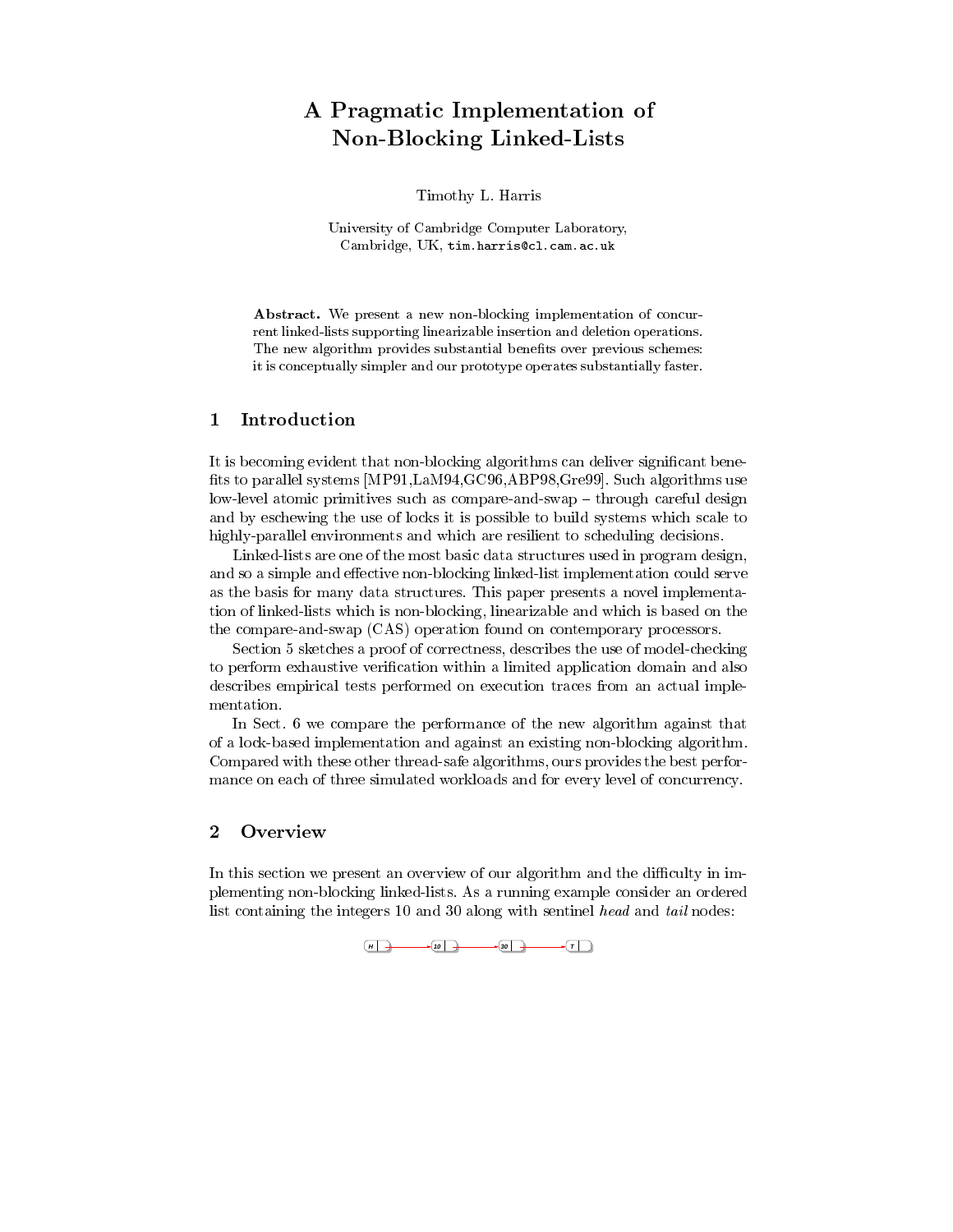Such a data structure may comprise cells containing two fields: a key field used to store the element and a next field to contain a reference to the next cell in the list.

Insertion is straightforward: a new list cell is created (below, left) and then introduced using single CAS operation on the next field of the proposed prede- $\cos \sigma$  (*below, right*).



In this case the atomicity of the CAS ensures the the nodes either side of the insertion have remained adjacent. This simple guarantee is insufficient for deletions within the list. Suppose that we wish to remove the value 10. An obvious way of excising this node would be to perform a CAS that swings the reference from the head so that the node containing 30 becomes the first in the list:



Although this CAS ensures that the node 10 was still at the start of the list it cannot ensure that no additional nodes were introduced between the 10 node and the 30 node. If this deletion took place concurrently with the previous insertion then that new node would be lost:



The single CAS could neither detect nor prevent changes between 10 and 30 once the deletion procedure had selected 30. Our proposed solution  $-$  and indeed the crux of the algorithms presented here  $-$  is to use two separate CAS operations in place of that single one. The first of these is used to  $mark$  the next field of the deleted node in some way (below, left), whereas the second is used to excise the node (below, right):



We say that a node is *logically deleted* after the first stage and that it is *physically deleted* after the second. A marked field may still be traversed but takes a numerically distinct value from its previous unmarked state; the structure of the list is retained while signalling concurrent insertions to avoid introducing new nodes immediately after those that are logically deleted. In our example the concurrent insertion of 20 would observe 10 to be logically deleted and would attempt to physically delete it before re-trying the insertion.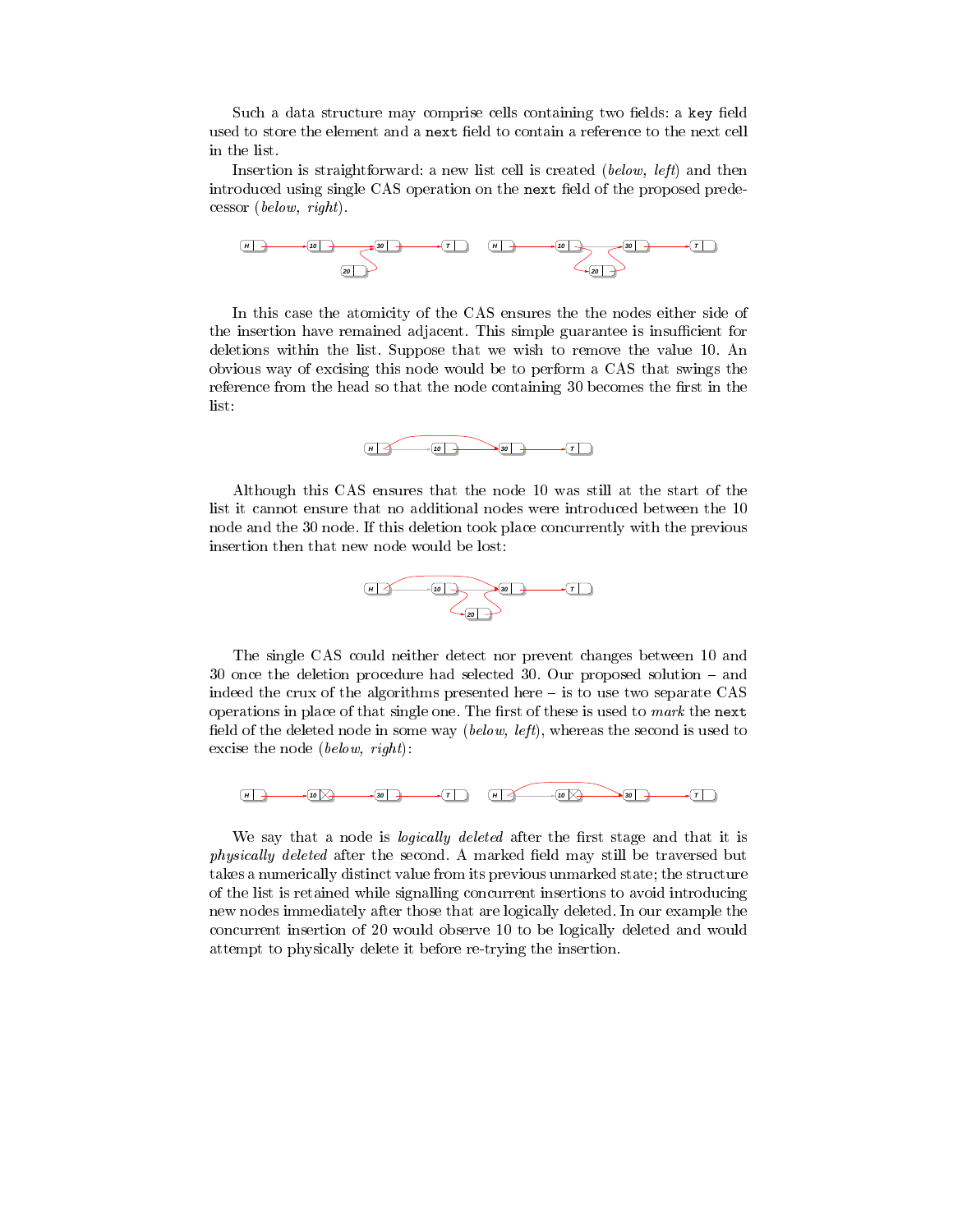# **Related Work** 3

Generalized non-blocking implementations based on CAS were presented by Herlihy [Her91, Her93]. However, linked-lists based on this general scheme are highly centralized and suffer poor performance because they essentially use CAS to change a shared global pointer from one version of the structure to the next.

Valois was the first to present an effective CAS-based non-blocking implementation of linked-lists [Val95]. Although highly distributed, his implementation is very involved. The list is held with *auxiliary cells* between adjacent pairs of ordinary cells. Auxilliary exist to provide an extra level of indirection so that a cell may be removed by joining together the auxilliary cells adjacent to it. Valois' algorithm exposes a more general and lower level interface than we do here; he provides explicit *cursors* to identify cells in the list and operations to insert or delete nodes at those points.

The originally-published algorithm contained a number of errors relating to how reference-counted storage was managed. One has been reported previously and others were identified when implementing Valois' algorithm for comparison in this paper [MS95, Val01].

To overcome the complexity of building linearizable lock-free linked-lists using CAS, Greenwald suggested a stronger double-compare-and-swap (DCAS) primitive that atomically updates two storage locations after confirming that they both contain required values [Gre99]. DCAS is not available on today's multi-processor architectures. However, it does admit a simple linearizable linkedlist algorithm: insertions proceed as described in Sect. 2 and deletions by atomic updates to the next field of the cell being removed as well as that of its predecessor. Greenwald's work was an extension of earlier non-linearizable DCAS-based linked-list algorithms due to Massalin and Pu [MP91].

#### $\overline{4}$ Algorithms

In this section we present our new algorithm in pseudo-code modeled on  $C_{++}$ and designed for execution on a conventional shared-memory multi-processor system supporting read, write and atomic compare-and-swap operations. We assume that the operations defined here are the only means of accessing linked list objects. Each processor executes a sequence of these operations, defining a history of invocations/responses and inducing a real-time order between them. We say that an operation A precedes B if the response to A occurs before the invocation of B and that operations are *concurrent* if they have no real-time ordering.

A sequential history is one in which each invocation is followed immediately by its corresponding response. Our basic correctness requirement is linearizability which requires that (a) the responses received in every concurrent history are equivalent to those of some legal sequential history of the same requests and  $(b)$  the ordering of operations within the sequential history is consistent with the real-time order [HW90]. Linearizability means that operations appear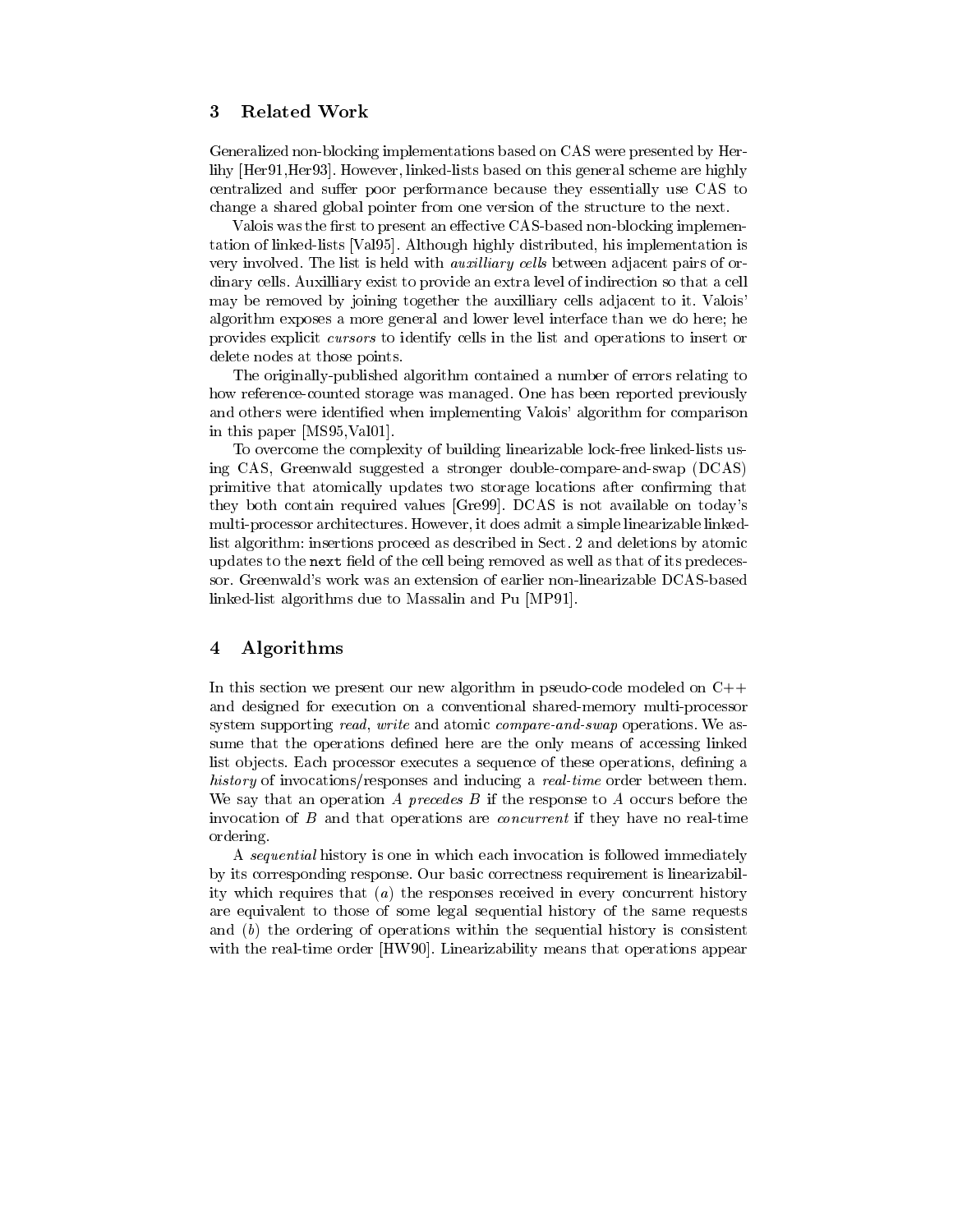```
class List<KeyType> {
 Node<KeyType> *head;
 Node<KeyType> *tail;
 List() {
   head = new Node<KeyType> ();
   tail = new Node<KeyType> ();
   head.next = tail;
  }
}
                                     class Node<KeyType> {
                                      KeyType key;
                                       Node *next;
                                       Node (KeyType key) {
                                         this.key = key;
                                        }
                                      }
```
 " - -  - - --    $\mathcal{H} = \mathbf{H} \mathbf{R}$ node

```
public boolean List::insert (KeyType key) {
 Node *new_node = new Node(key);
 Node *right_node, *left_node;
 do {
   right_node = search (key, &left_node);
   if ((right_node != tail) && (right_node.key == key)) /*T1*/
     return false;
   new_node.next = right_node;
    if (CAS (&(left_node.next), right_node, new_node)) /*C2*/
     return true;
  } while (true); /*B3*/
}
```
 $-$  . The model contracts therefore accember to model a new model can calculate  $\sim$ key.

to take effect atomically at some point between their invocation and response. Our implementation is additionally *non-blocking*, meaning that some operation will complete in a finite number of steps, even if other operations halt.

We write  $\texttt{CAS}\left(\mathtt{addr},\mathtt{o},\mathtt{n}\right)$  for a  $\texttt{CAS}\right.$  operation that atomically compares the contents of  $\mathtt{addr}$  against the old value  $\mathtt{o}$  and  $-\text{ if they match } - \text{ writes } \mathtt{n}$  to that location. CAS returns a boolean indicating whether this update took place. Our design was guided by the assumption that a CAS operation is slower to execute  $\,$  than a write which in turn is slower than a read.  $\,$ 

#### $4.1$

Initially we will consider a set object supporting three operations: Insert $(k)$ , Delete $(k)$ , Find $(k)$ . Each parameter k is drawn from a set of totally-ordered keys. The result of an Insert, a Delete or a Find is a boolean indicating success or failure. The set is represented by an instance of List which contains a singlylinked list of instances of Node. As sketched in Sect. 2 these are held in ascending order with sentinel head and tail nodes.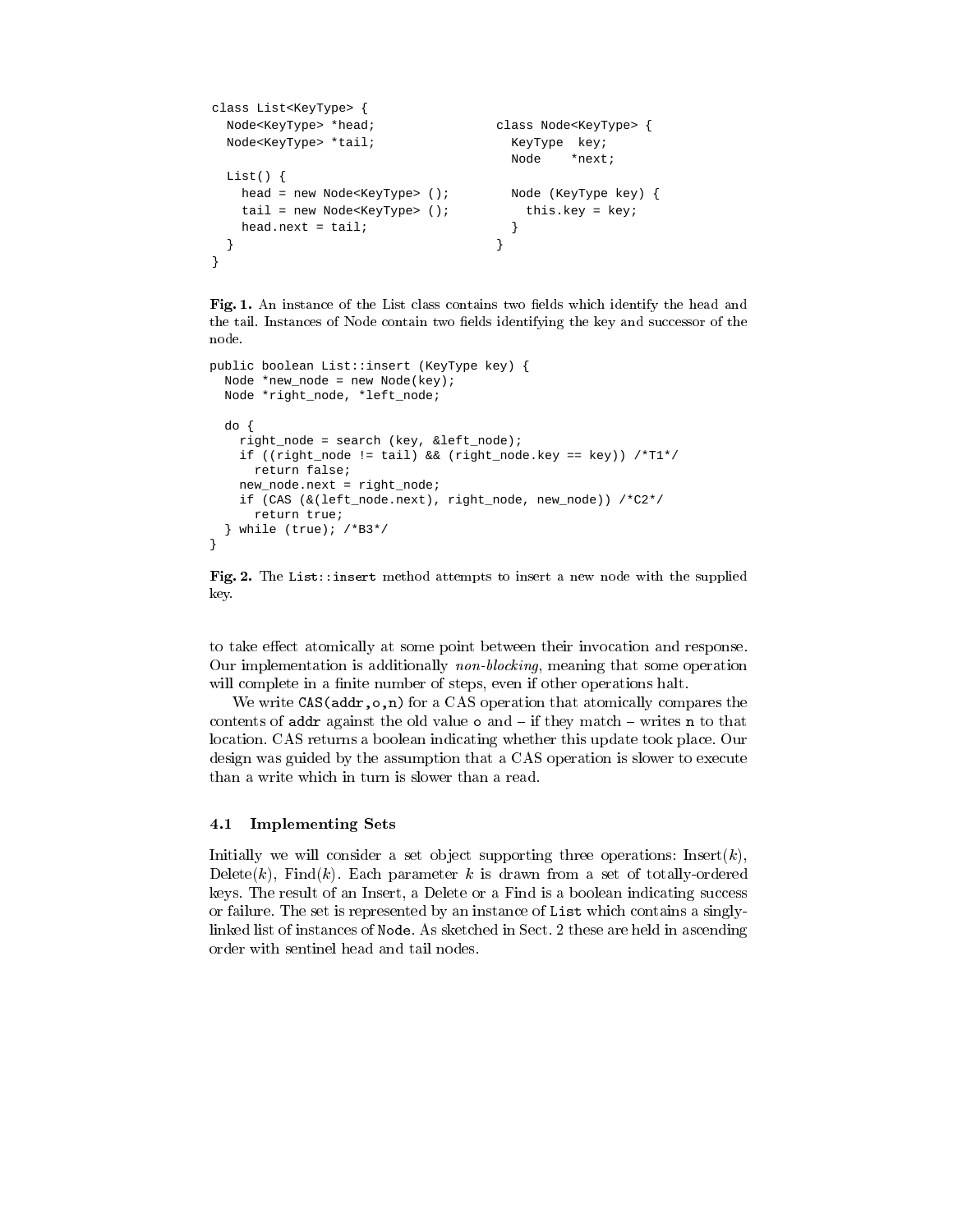```
public boolean List::delete (KeyType search_key) {
 Node *right_node, *right_node_next, *left_node;
 do {
   right_node = search (search_key, &left_node);
   if ((right_node == tail) || (right_node.key != search_key)) /*T1*/
     return false;
   right_node_next = right_node.next;
   if (!is_marked_reference(right_node_next))
      if (CAS (&(right_node.next), /*C3*/
          right_node_next, get_marked_reference (right_node_next)))
       break;
  \} while (true); /*B4*/if (!CAS (&(left_node.next), right_node, right_node_next)) /*C4*/
   right_node = search (right_node.key, &left_node);
 return true;
}
```
 $-$  . And  $-$  200  $-$  200  $-$  200  $-$  200  $-$  200  $-$  200  $-$  200  $-$  200  $-$  200  $-$  200  $-$  200  $-$  200  $-$  200  $-$  200  $-$  200  $-$  200  $-$  200  $-$  200  $-$  200  $-$  200  $-$  200  $-$  200  $-$  200  $-$  200  $-$  200  $-$  200  $$ key.

```
public boolean List::find (KeyType search_key) {
 Node *right_node, *left_node;
 right_node = search (search_key, &left_node);
 if ((right-node == tail) ||)(right_node.key != search_key))
    return false;
 else
    return true;
}
```
time it in the state international concert which also the time contexting a house within the second state of t the contract of the contract of the contract of the contract of the contract of the contract of the contract of

The reference contained in the next field of a node may be in one of two states: marked or unmarked. A node is marked if and only if its next field is marked. Marked references are distinct from normal references but still allow the referred-to node to be determined – for example they may be indicated by an otherwise-unused low-order bit in each reference. Intuitively a marked node is one which should be ignored because some process is deleting it. The function is\_marked\_reference(r) returns true if and only if r is a marked reference.  $\blacksquare$  $\operatorname{Similarly}$  get\_marked\_reference(r) and get\_unmarked\_reference(r) convert between marked and unmarked references.  $\hspace{0.1cm}$ 

The concurrent implementation comprises four methods (Fig. 2-5). The first  $\tt three, \; List::insert, \; List::delete \; and \; List::find \; implement \; the \; Insert,$ Delete and Find operations respectively. The fourth, <code>List::search</code>, is used during each of these operations. It takes a search key and returns references to two nodes called the *left node* and *right node* for that key. The method ensures that these nodes satisfy a number of conditions. Firstly, the key of the left node must be less than the search key and the key of the right node must be greater than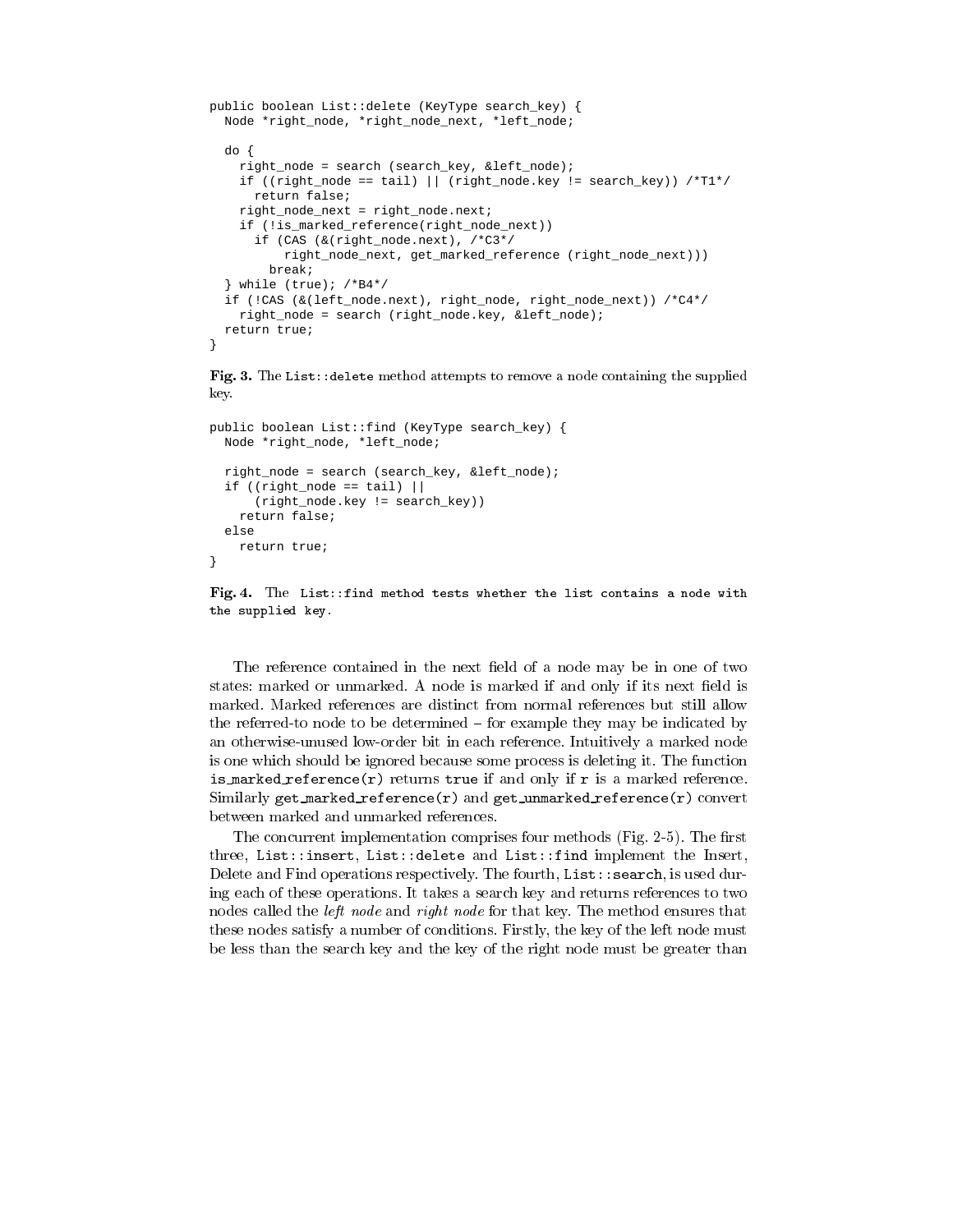```
private Node *List::search (KeyType search_key, Node **left_node) {
 Node *left_node_next, *right_node;
search_again:
 do {
   Node *t = head;Node *t_next = head.next;
    /* 1: Find left_node and right_node */
    do {
      if (!is marked reference(t next)) {
        (*left_model) = tileft_node_next = t_next;
      }
      t = get_unmarked_reference(t_next);
     if (t == tail) break;
     t_next = t.next;
    } while (is_marked_reference(t_next) || (t.key<search_key)); /*B1*/
    right\_node = t;
    /* 2: Check nodes are adjacent */
    if (left_node_next == right_node)
      if ((right_node != tail) && is_marked_reference(right_node.next))
       goto search_again; /*G1*/
      else
       return right_node; /*R1*/
    /* 3: Remove one or more marked nodes */
    if (CAS (&(left_node.next), left_node_next, right_node)) /*C1*/
      if ((right_node != tail) && is_marked_reference(right_node.next))
        goto search_again; /*G2*/
      else
        return right_node; /*R2*/
   } while (true); /*B2*/
}
```
 $-$  . The model is the second of the state of the second state in the second of  $\alpha$  parameters. search key.

or equal to the search key. Secondly, both nodes must be unmarked. Finally, the right node must be the immediate successor of the left node. This last condition requires the search operation to remove marked nodes from the list so that the left and right nodes are adjacent. As we will show the List::search method is implemented so that these conditions are satisfied concurrently at some point between the method's invocation and its completion.  $\hspace{0.1mm}$ 

List::search is divided into three sections. The first section iterates along the list to find the first unmarked node with a key greater than or equal to the search key. This is the right node. The left node preliminarily refers to the  $\,$  previous unmarked node  $\,$  that  $\,$  was found. The second stage examines these nodes.  $\,$ If left\_node is the immediate predecessor of right\_node then List::search returns. Otherwise, the third stage uses a CAS operation to remove marked nodes between left\_node and right\_node.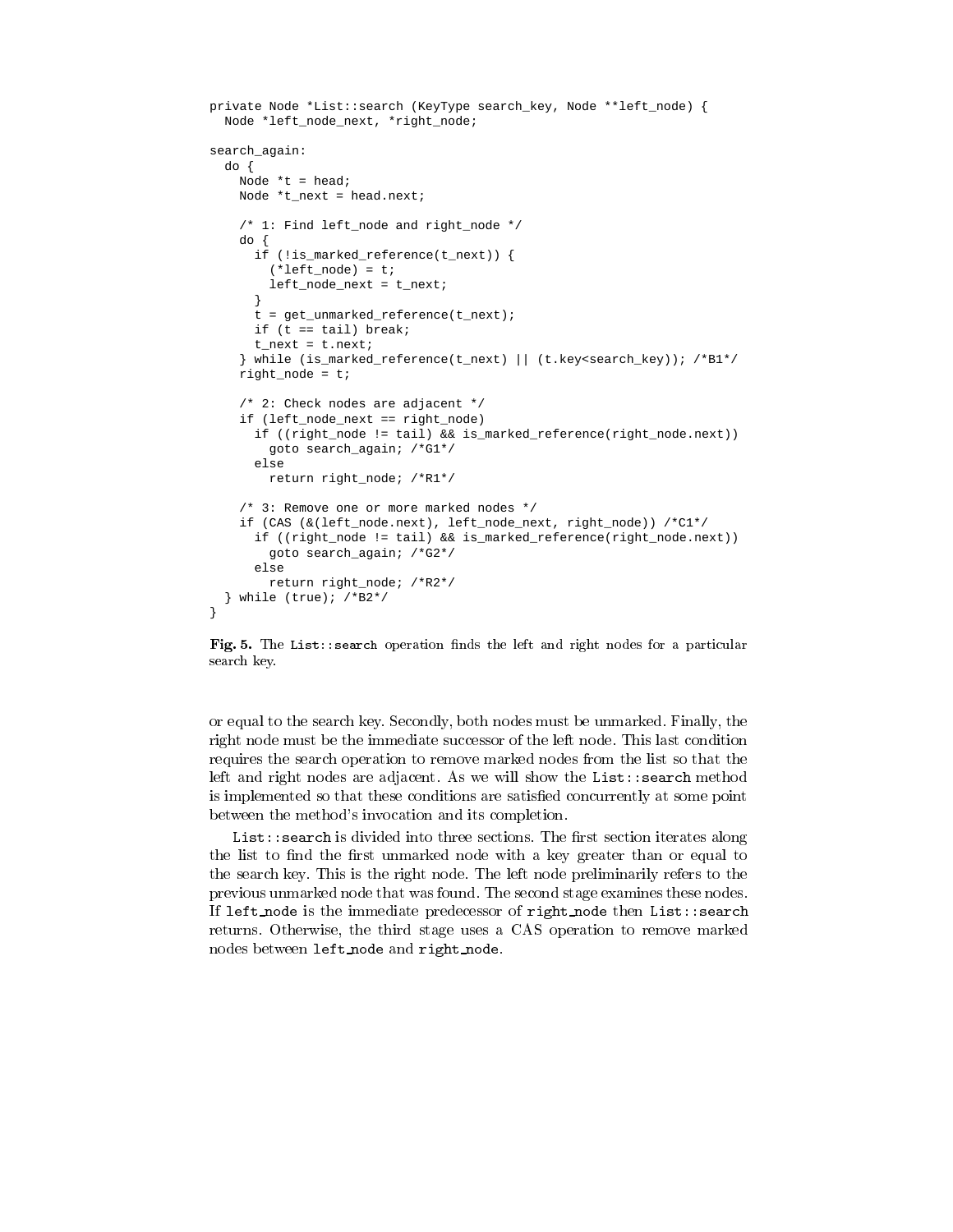List::insert uses List::search to locate the pair of nodes between which the new node is to be inserted. The update itself takes place with a single CAS operation (C2) which swings the reference in left\_node.next from right\_node to the new node.

List: delete uses List:: search to locate the node to delete and then uses a two-stage process to perform the deletion. Firstly, the node is logically deleted by marking the reference contained in right node . next (C3). Secondly, the node is physically deleted. This may be performed directly (C4) or within a separate invocation of search.

The List:: find method is shown in Fig. 4. It invokes List:: search and examines the resulting right node.

## $\mathbf{5}$ Correctness

In this section we describe three approaches taken to checking the correctness of the algorithms presented here. Section 5.1 outlines a proof of linearizability and progress, Sect. 5.2 describes the exhaustive testing of some cases through model checking and Sect. 5.3 describes a method we used for examining traces from particular program runs.

#### $5.1$ **Proof Sketch**

We will take a fairly direct approach to outlining the linearizability of the operations by identifying particular instants during their execution at which the complete operation appears to occur atomically.

Conditions Maintained by Search. Our argument relies on the conditions identified in Sect. 4.1 which the implementation of List::search guarantees hold at some point during its invocation. For the ordering constraints, note that when right node is initialized the preceding loop ensured that search key  $\leq$  right node. key. Similarly left node. key  $<$  search key because otherwise the loop would have terminated earlier.

For the adjacency condition and the mark state of the left node we must separately consider each return path. If List: : search returns at R1 then the test guarding the return statement ensures that right node was the immediate successor of the left node when the next field of that node was read into the local variable t\_next. The same value of t\_next is found to be unmarked before initializing left\_node. If List::search returns at R2 then C1 establishes the required conditions.

For the mark state of the right node, observe that both return paths confirm that the right node is unmarked after the point at which the first three conditions must be true. Nodes never become unmarked and so we may deduce that the right node was unmarked at that earlier point.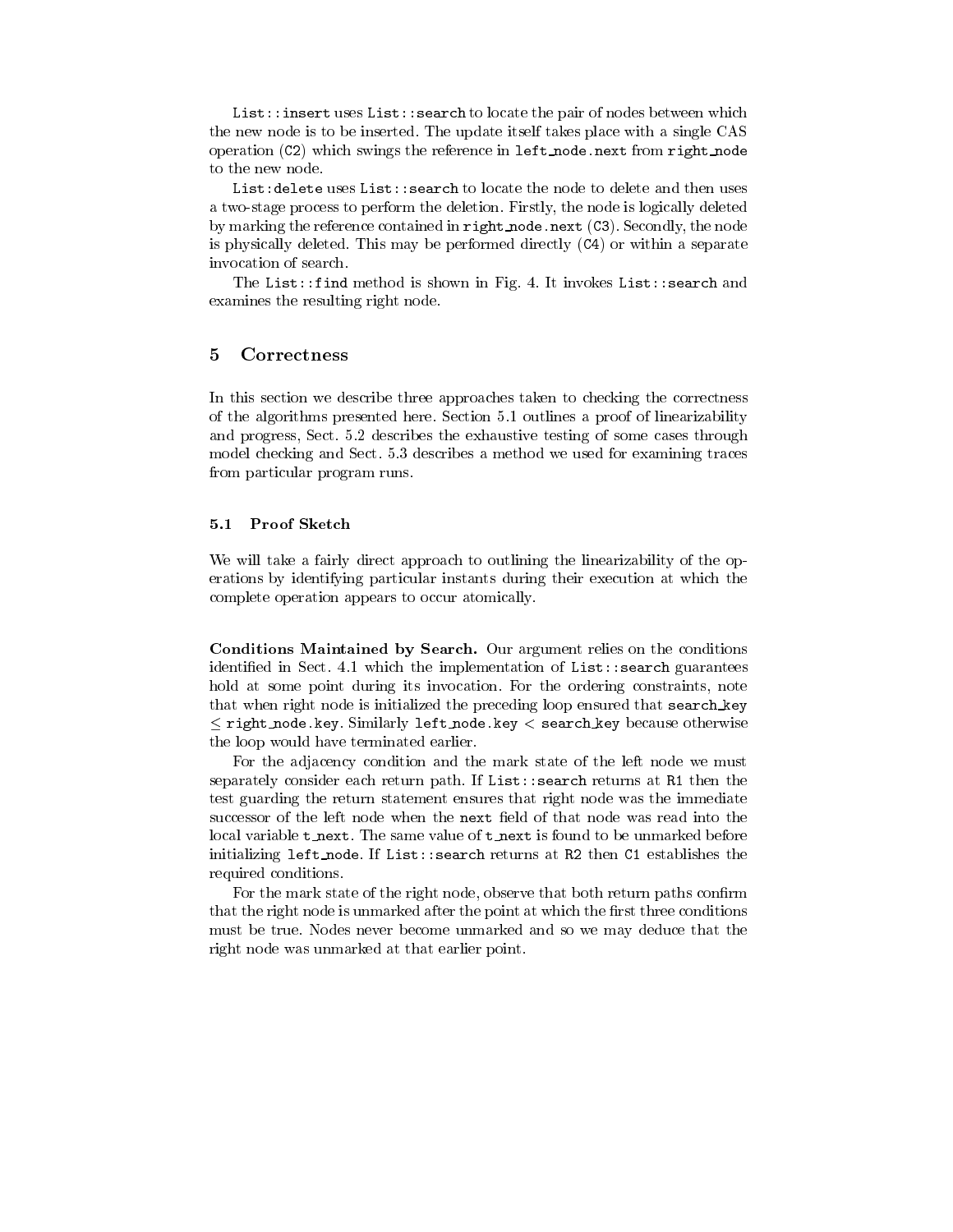**Linearization points.** Let  $op_{i,m}$  be the  $m^{th}$  operation performed by processor i and let  $d_{i,m}$  be the final real-time at which the List::search post-conditions are satisfied during its execution. These  $d_{i,m}$  identify the times at which the outcome of the operations become inevitable and we shall take the ordering between them to define the linearized order of  $Find(k)$  operations or unsuccessful updates. For a successful find at  $d_{i,m}$  the right node was unmarked and contained the search key. For an unsuccessful insertion it exhibits a node with a matching key. For an unsuccessful deletion or find it exhibits the left and right nodes which, respectively, have keys strictly less-than and strictly greater-than the search key.

Furthermore let  $u_{i,m}$  be the real-time at which the update C2 inserts a node or C3 logically deletes a node. We shall take  $u_{i,m}$  as the linearization points for such successful updates. In the case of a successful insertion the CAS at  $u_{i,m}$  ensures that the left node is still unmarked and that the right node is still its successor. For a successful deletion the CAS at  $u_{i,m}$  serves two purposes. Firstly, it ensures that the right node is still unmarked immediately before the update (that is, it has not been logically deleted by a preceding successful deletion). Secondly, the update itself marks the right node and therefore makes the deletion visible to other processors.

**Progress.** We will show that the concurrent implementation is non-blocking. We will show that each successful insertion causes exactly one update, that each successful deletion causes at most two updates and that unsuccessful operations do not cause any updates.

The CAS instructions C1 and C4 each succeed only by unlinking marked nodes from the list. Therefore the number of times that these CAS instructions succeed is bounded above by the number of nodes that have been marked. Exactly one node is marked during each successful deletion (C3) and therefore at most one update may be performed by C1 or C4 for each successful deletion. The remaining CAS instructions (C2 and C3) occur respectively exactly once on the return paths from successful insertions and deletions.

Since there are no recursive or mutually-recursive method definitions consider each backward branch in turn:

- Each time B1 is taken the local variable t is advanced once node down the list. The list is always contains the unmarked tail node and the nodes visited have successively strictly larger keys.
- Each time B2 is taken the CAS at C1 has failed and therefore the value of left node next  $\neq$  left node next. The value of the field must have been modified since it was read during the loop ending at B1. Modifications are only made by successful CAS instructions and each operation causes at most two successful CAS instructions.
- Each time B3 or B4 is taken the CAS at C2 or C4 has failed. As before, the value held in that location must have been modified since it was read in List::search and at most two such updates may occur for each operation.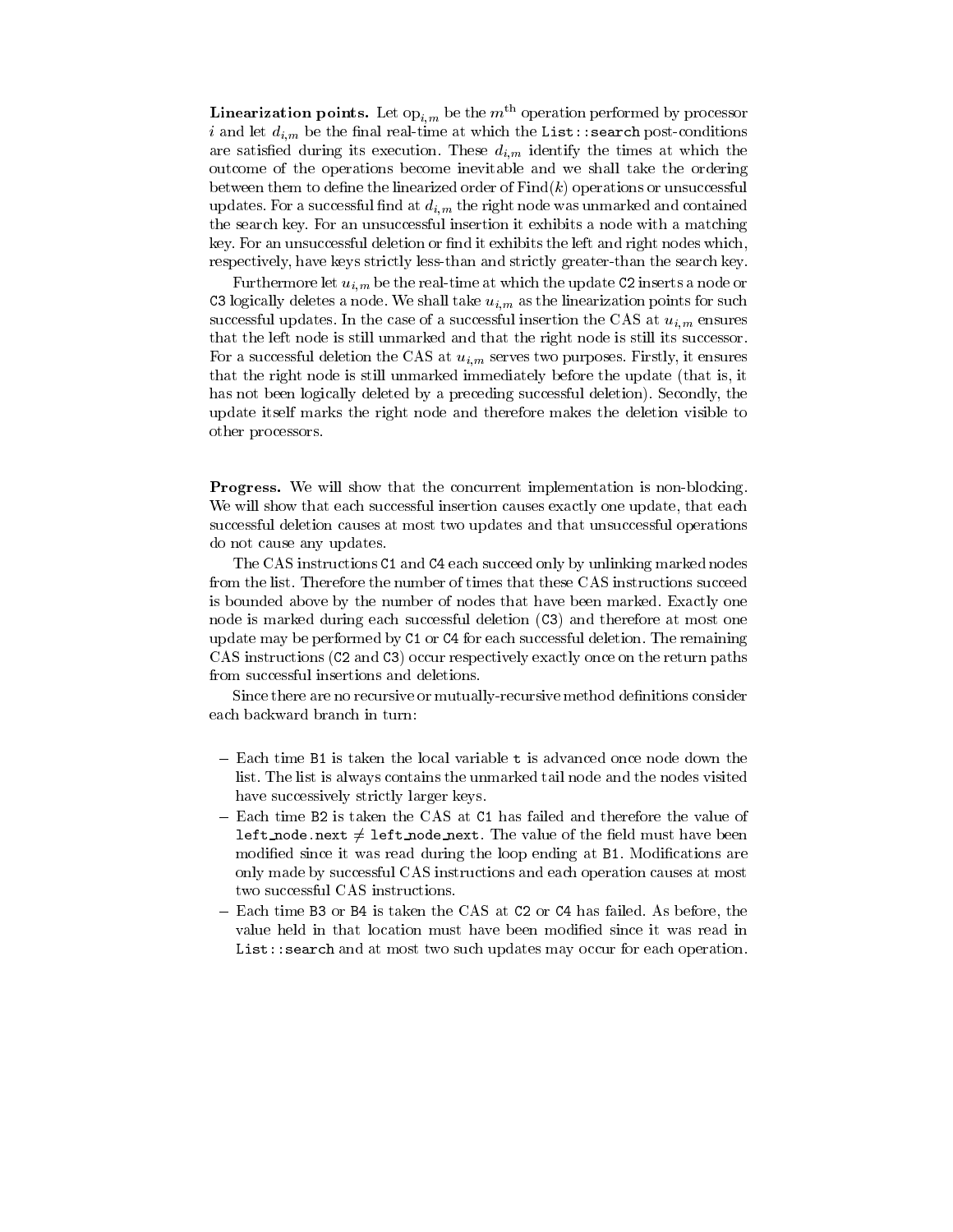- Each time G1 or G2 is taken then a node which was previously unmarked has been marked by another processor. As before, at most two updates may occur for each operation.

#### **Model Checking**  $5.2$

The dSPIN model checker was used to exhaustively verify the operations for certain problem domains. dSPIN is an extension of the SPIN model checker with adds support for pointers, storage management, function calls and local scopes [Hol97, IS99]. This made it more suitable than SPIN for a natural representation of these algorithms.

The modeled state contains two representations of the set: one comprises a linked list of cells whereas the other is summarized as a bit vector. The linked list is updated as proposed here using atomic d\_step instructions to implement CAS. The bit vector is checked or updated using further d\_steps at the proposed linearization points.

The model was parameterized according to the number of concurrent threads, the number of operations that each would attempt and the range of key values that could be used. The two largest configurations we could practicably test were with four threads, each performing one operation with three potential keys and with two threads each performing two operations with four potential keys.

#### $5.3$ **Practical Testing**

The linearizability of the operations has also been tested pragmatically. Although such tests cannot provide the assurances of formal methods they are nonetheless important because they avoid the need to make simplifying assumptions for tractability. In particular, the use of relaxed memory models means that the operations supported by a conventional shared memory machine are not linearizable; a direct implementation is likely to fail without further memory barrier instructions.

It is not generally possible to record actual timestamp values for arbitrary operations within an running process. Instead, we surrounded the code executed at each linearization point with further instructions to record coherent per-processor cycle counts.

The resulting intervals were recorded to an in-memory log which was then replayed sequentially in timestamp order. The results thus obtained were compared with those from the concurrent execution. The replay program contains simple heuristics to deal with overlapping intervals. If these cannot determine a consistent linearized order then the replay program reports unresolved inconsistencies for manual inspection and re-ordering.

#### 6 Results

The algorithm described in Sect. 4 has been implemented in a combination of C and SPARC V9 assembly language. We evaluated its performance on an E450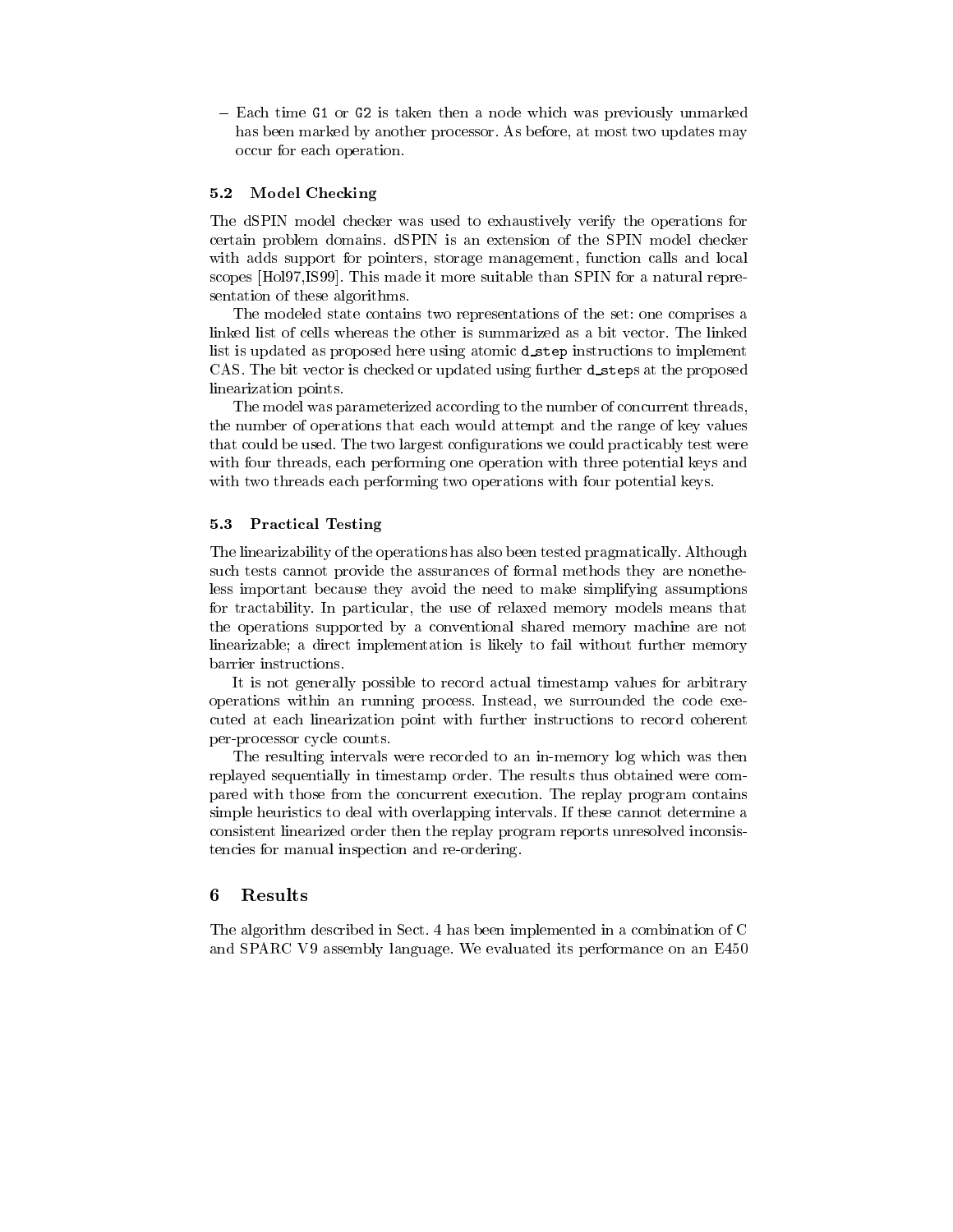



(a) All five algorithms operating with keys in the range  $0 \ldots 255$ .

 $(b)$  Non-reference-counted algorithms with keys  $0 \ldots 255$ .



Fig. 6. CPU time (user+system) accounted to the benchmark appliction for each algorithm on a variety of workloads. In each case the x-axis shows the number of concurrent threads.

server running Solaris 8 and fitted with four 400MHz SPARC V9 processors and 4GB physical memory. It is worth emphasising that the code in Fig. 1-4 is intended merely as pseudo-code and does not reflect an optimised (or even necessarily correct) implementation. Processors may require additional memory  $barriers - for example between initializing the fields of a new node and intro$ ducing it into the list, or between the CAS that logically deletes a node and the CAS that physically deletes it.

The test application compared our implementation against Valois' lock-free algorithm and against a straightforward one in which the list is protected by a mutual exclusion lock<sup>1</sup>. Both lock-free algorithms were evaluated with and without reference-counting. All list cells were allocated ahead of time so that the performance of particular memory allocation functions was not included in the

 $\mathbf{1}$ This comparison against a lock-based algorithm is somewhat unfair: the simplified programming model there makes it straightforward to implement a more efficient data structure such as a tree or skiplist.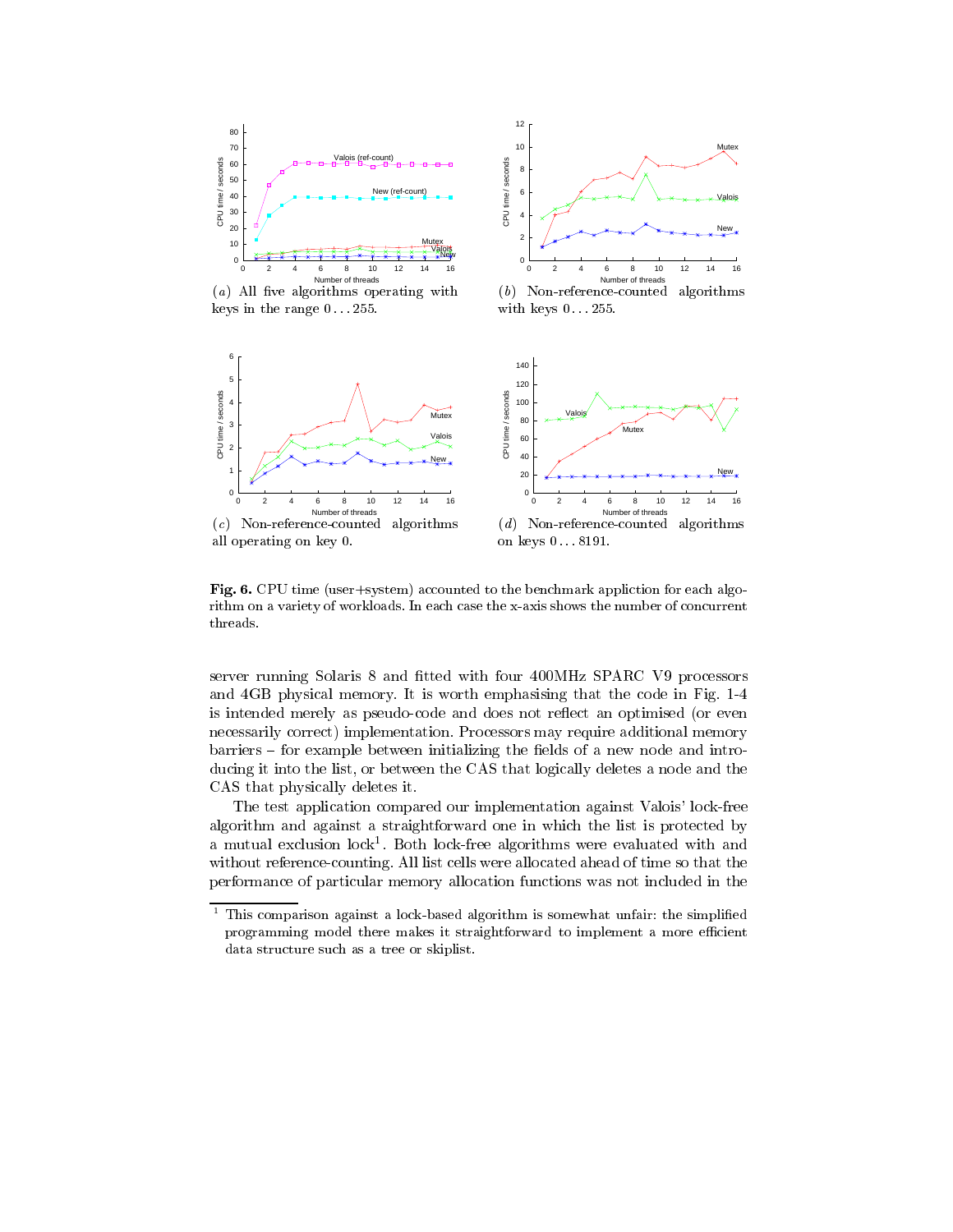results. The code to manipulate reference-counts is based on Valois' as modified by Michael and Scott with the exception that reference counts are recursively decremented when a cell is freed.

We generated a workload of insertion and deletion operations by randomly choosing keys uniformly distributed within a particular range, selecting equiprobably between insertions and deletions. We used per-thread linear congruential random number generators with the same parameters as the 1rand48 function from the Solaris 8 libc library. Seeds were chosen to give non-overlapping series.

The test harness was parameterized on the algorithm to use, the number of concurrent threads to operate and the range of keys that might be inserted or deleted. In each case every thread performed 1000000 operations. Figure 6 shows the CPU accounted to the process as a whole for each of the algorithms tested on a variety of workloads.

It is immediately apparent that our algorithm performs notably better for every experiment using more than one thread. In the case of single-threaded execution it outperforms Valois' algorithm in these tests and its performance equals that the lock-based implementation. The relative performance compared with Valois' algorithm is not surprising; we avoid the need to create, traverse and excise auxilliary nodes.

In addition to the workloads presented in those graphs we also tested configurations with larger ranges of keys, or where the list was initially 'primed' with a long sequence of nodes that would never be deleted. In each case this increased the total number of nodes in the list and thereby added to the cost of retrying operations when CAS instructions fail. One fear was that the lock-free algorithms would start to perform poorly because of the potential for multiple retries. We studied workloads up to lists of 65536 elements and were unable to find any configuration for which the algorithms based on mutual-exclusion give the best performance. We suspect that although each retry becomes more costly, the likelihood of retries decreases as the rate of conflicting updates falls.

Figure 6a shows the performance of reference-counted implementations. The CPU requirements of Valois' algorithm are degraded by a factor of 5 in the single-threaded case, rising to over 11 for sixteen threads. Similarly, the CPU time required by our algorithms is degraded by a factor of 10 rising to over 15. In each case this is a consequence of need to manipulate reference-counts (using CAS operations) at each stage during a list's traversal. Valois reports that he had originally intended to assume the use of a tracing garbage collector [Val01].

The performance of reference-count manipulation is hampered because the SPARC processor does not provide atomic fetch-and-add. However, measurements taken on a dual-processor Intel x86 machine (with that facility [PPr96]) suggest that the degradation is low when compared with the overall costs seen here. When the reference counts lie on separate lines in the L1 data cache then updates implemented through CAS are 10% slower than those using fetch-andadd. This rises to a factor of 2 degredation when the two processors attempt to update the same address.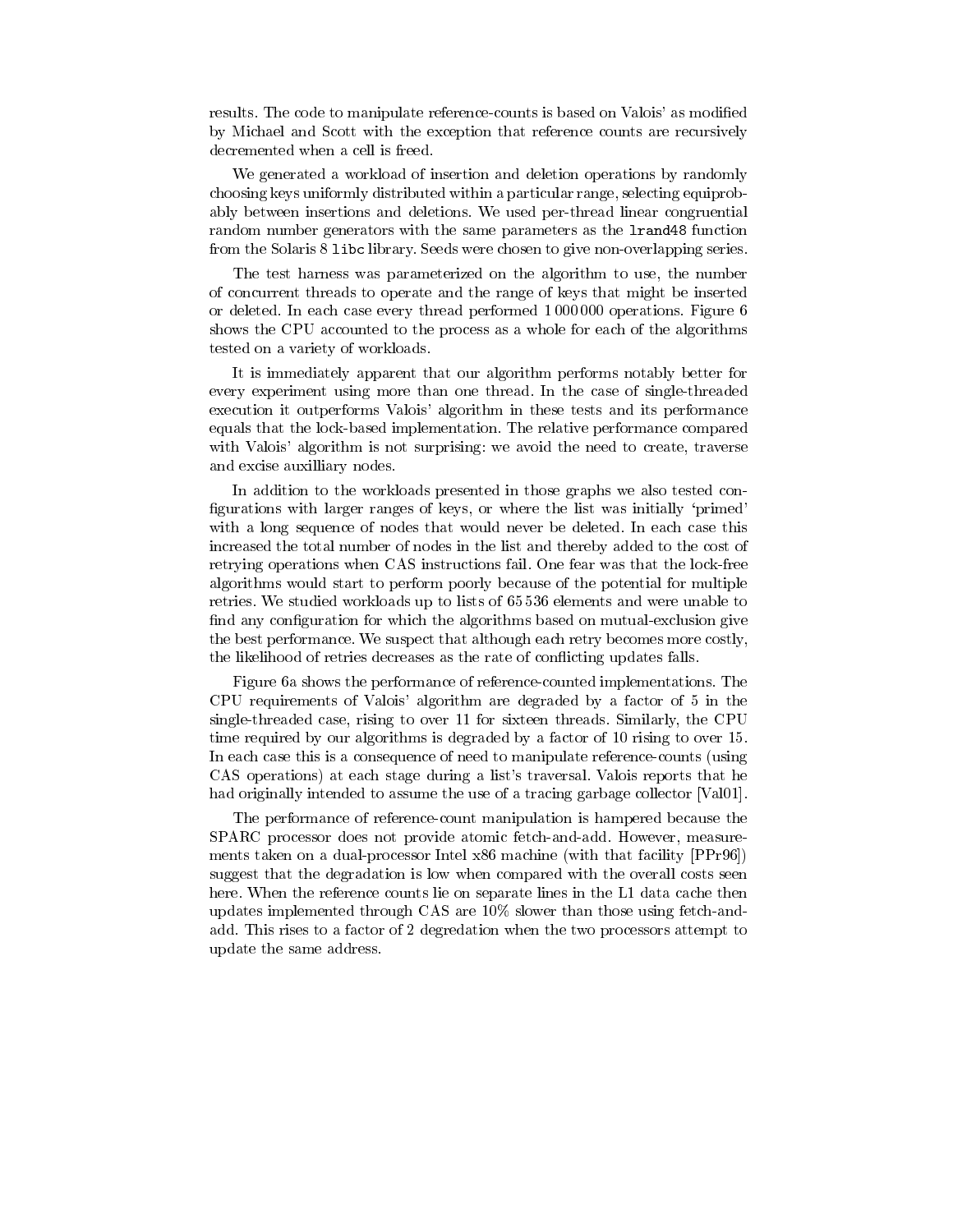Of course, our results are optimistic in that they do not consider the cost of performing GC. However, as Jones and Lins write, if the size of the active data structure is fixed then the cost of copying collectors may be reduced arbitrarily at the expense of the total heap size [JL96]. More practically, they report that overall costs of around 10-20% are typical in modern well-implemented systems.

We examined a further approach to storage reclamation based on the deferred freeing of nodes. In this scheme each node contains an additional field through which it can be linked onto a to-be-freed list when it is excised from the main list. Each thread takes a snapshot of a global timer as its *current time* before starting each operation. Entries are removed from a to-be-freed list when the time of their excision precedes the minimum current time of any thread: at that point no thread can still have a reference to the node held in any of its local variables.

Our implementation allocates a pair of to-be-freed lists for each thread. These are termed the *old list* and the *new list* and are held along with a separate perthread timer snapshot that is more recent than the excision time of any element of the old list. When the minimum current time exceeds the snapshot then the entire contents of the old list are freed and the elements of the new list are moved to the old list.

This deferred freeing scheme introduces two principal overheads when compared with the used of garbage collection. Firstly, a CAS operation is needed to place nodes on a to-be-freed list  $-$  in our implementation this increased the CPU requirements by 15% compared with the results from Fig. 6a operating with 16 threads. The second overhead is the cost of removing elements from the to-be-freed lists and establishing when it is safe to do so. This was a further 1% when performed every 1000 operations and 5% every 100, rising to 52% if performed after every operation.

Figure 7 presents a further analysis of the run-time performance of the three non-reference-counted algorithms, showing the distribution of execution-times for four different kinds of operation. These results were gathered when 8 concurrent threads performing insertions and deletions of keys in the range  $0 \dots 255$ . In the case of successful operations the lock-based implementation is able to achieve lower execution times than either lock-free scheme. However, it is also occasionally prone to much longer execution times which explain the higher mean execution time suggested by Fig. 6.

The situation is somewhat different for unsuccessful operations in that both lock-free algorithms obtain some execution times which are lower than those of the lock-based implementation - recall that unsuccessful operations may occur without requiring any CAS operations or other updates to the data structure.

#### $\overline{7}$ Delete Greater-than-or-equal

Now consider the problem of implementing a further operation of the form  $DeleteGE(k)$  which returns and removes the smallest item that is greater than or equal to  $k$ . It is tempting to implement this by modifying List:: delete so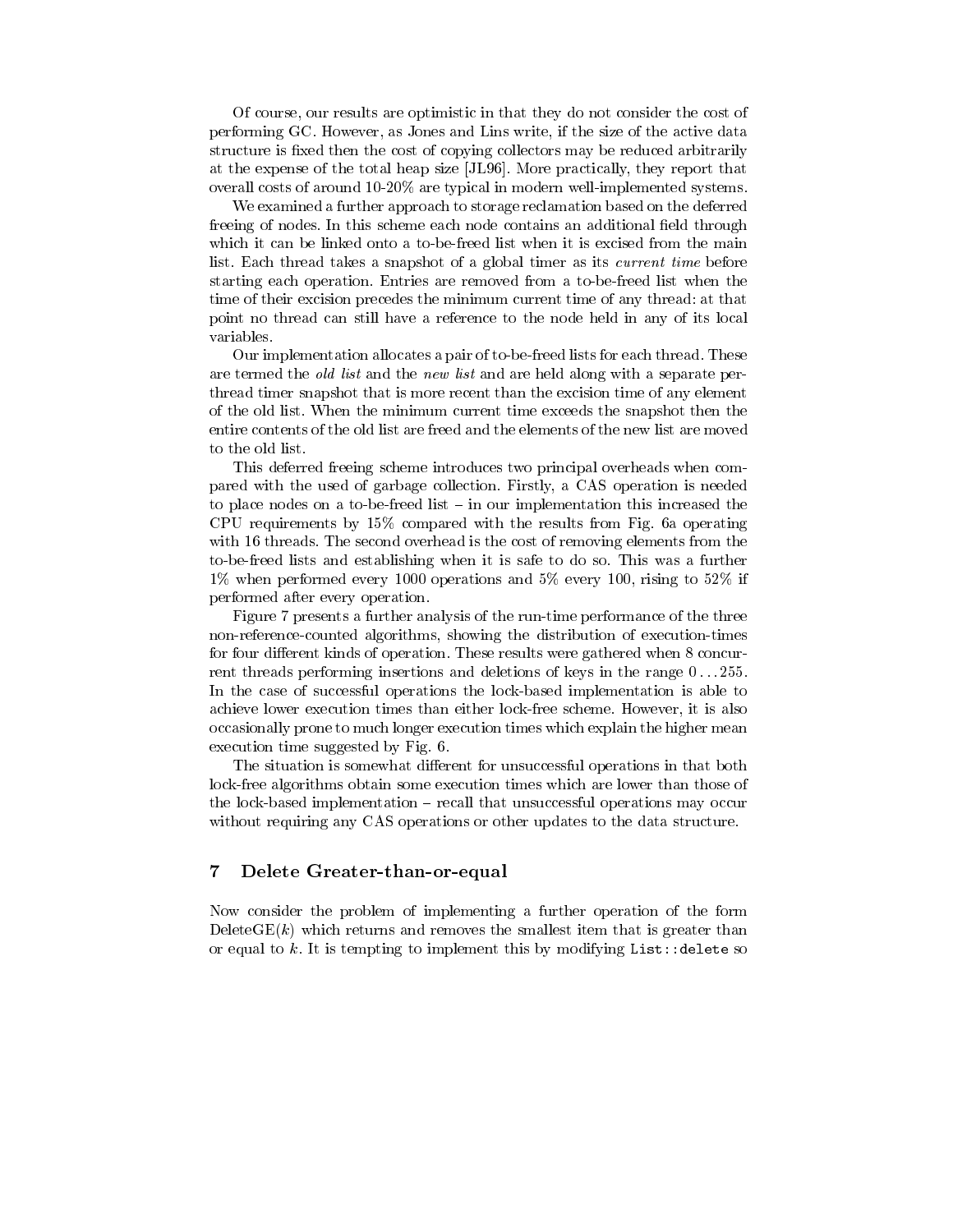

 $-$  . The contract that contracted the same  $\frac{1}{2}$  and  $\frac{1}{2}$  and  $\frac{1}{2}$  are contracted  $\frac{1}{2}$  . The processes that  $\bm{M}$  , and the contract of the contract of the contract of the contract of the contract of the contract of the contract of the contract of the contract of the contract of the contract of the contract of the contract of

that the test T1 does not fail if the key of the right node is greater than the search key.

Unfortunately this implementation is not linearizable. Suppose that three insertion operations are executed in sequence:  $Insert(20)$ ,  $Insert(15)$ ,  $Insert(20)$ . The first two succeed and the third must fail because 20 is already in the set. However, consider a concurrent  $DeleteGE(10)$  operation, attempting to delete any node with a key greater than or equal to  $10$ . Concurrent execution may proceed as follows:

- List: : deleteGE invokes List: : search immediately after the first insertion of 20. It takes the head of the list as the left node and the node containing  $20$  as the right.
- $-$  The successful insertion of 15 occurs.
- $-$  The unsuccessful insertion of 20 occurs, observing 15 as the key of its left  $\quad$  node and 20 as the key of its right node.
- List::deleteGE(10) completes after logically deleting the node containing 20.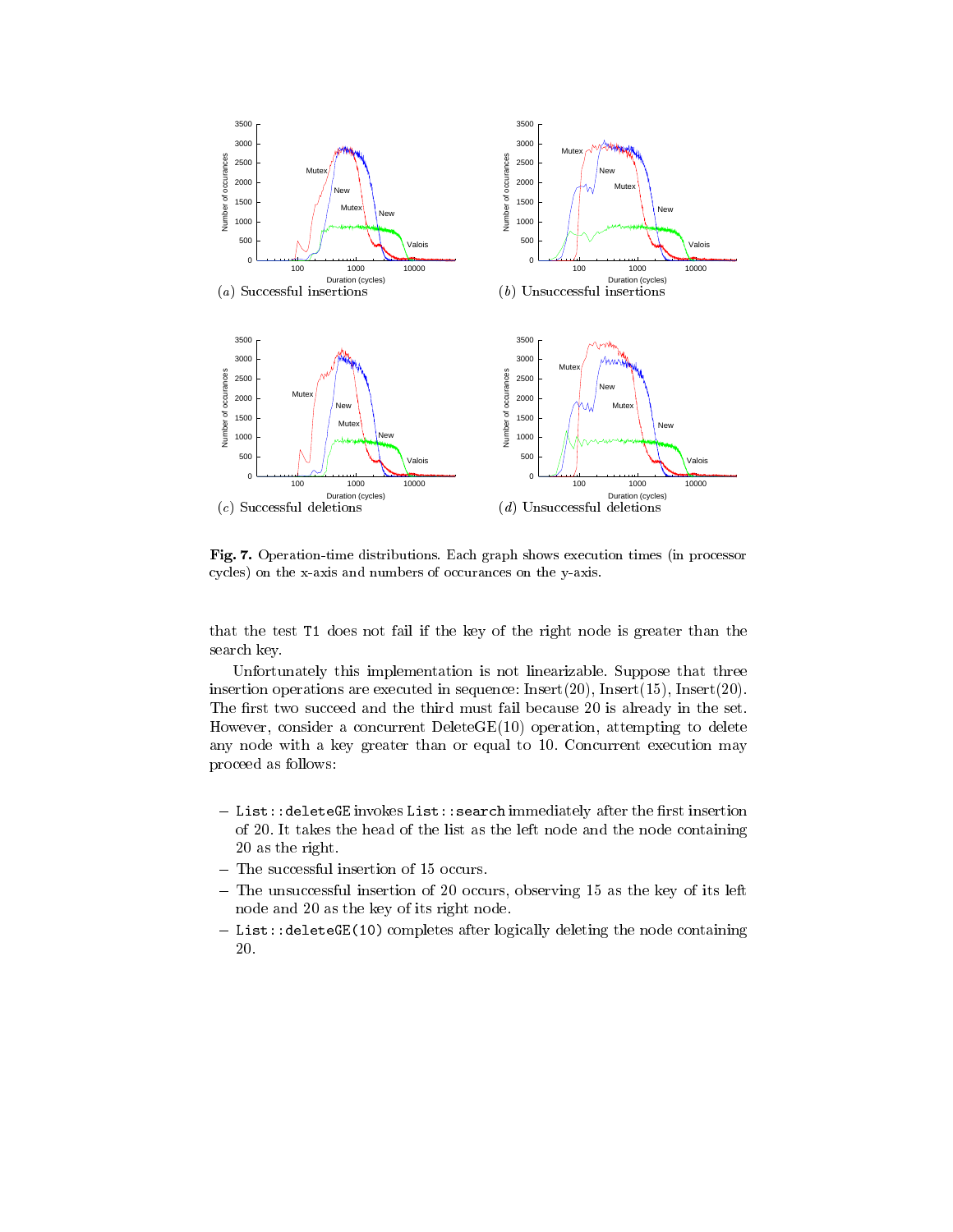We must order this DeleteGE $(10)$  operation such that its result of 20 would be obtained by a sequential execution. This requires it to be placed before the insertion of 15 because otherwise the key 15 should have been returned in preference to 20. However, we must also linearize the deletion after the failed insertion of 20 because otherwise that insertion would have succeeded. These constraints are irreconcilable.

Intuitively the problem is that at the execution of C3 the right node need not be the immediate successor of the left node. This was acceptable when considering the basic  $Delete(k)$  operation because we were only concerned with concurrent updates affecting nodes with the same key. Such an update must have marked the right node and so C3 would have failed. In contrast, during the execution of List::deleteGE, we must be concerned with updates to any nodes whose keys are greater than or equal to the search key.

We can address this by retaining the implementation of List:: deleteGE but changing List::insert in such a way that C3 must fail whenever a new node may have been inserted between the left and right nodes. This would mean that, whenever C3 succeeds, the key of the right node must still be the smallest key that is greater than or equal to the search key.

This is achieved by using a single CAS operation to  $(a)$  introduce a pair of new nodes, one that contains the value being inserted and another that duplicates the right node and  $(b)$  mark the original right node:



Such a CAS conceptually has two effects. Firstly, it introduces the new node into the list: beforehand the next field of the successor is unmarked and therefore the right node must still be the successor of the left node. Secondly, by marking the contents of that next field, the CAS will cause any concurrent List::deleteGE with the same right node to fail. Note that the key of the now-marked right node is not in the correct order. However, the existing implementations of List::search, List::delete, List::find and List::deleteGE are written so that they do not rely on the correct ordering of marked nodes.

#### Conclusion 8

This paper has presented a new non-blocking implementation of linked lists. We believe that the algorithms presented here are linearizable. They have also been implemented and we have shown that their measured performance improves both on previously published non-blocking data structures and also on a lock-based implementation.

#### 8.1 Acknowledgments

The work described in this paper was carried out during an internship with the Java Technology Research Group at Sun Labs. The design presented here is